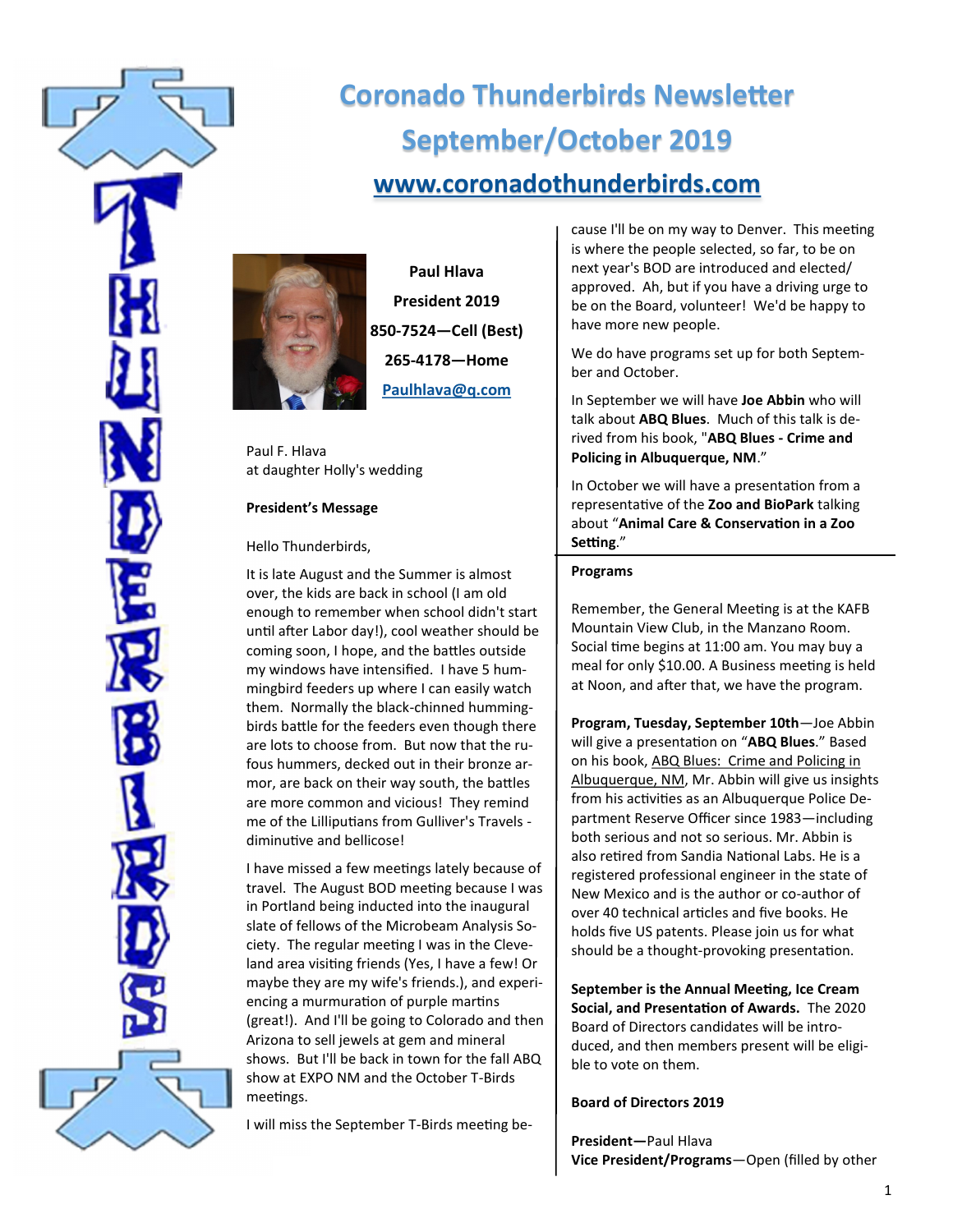Board members this year) **Treasurer**—Lionel Holguin **Secretary**—Guylaine Pollock **Entertainment**—Pam Miller **Membership**—Pete Havey, Sr. **Publicity/Newsletter**—Connie DeFoe **Calling Committee**— Open (filled by Connie DeFoe and Eric Moss) **Past President**—John Anthes **Awards**—Ken Deller

#### **Board of Director 2020 Candidates**

**President**—John Anthes **Vice President/Programs**—David Melgaard **Treasurer**—Alice Kilgo **Secretary**—Guylaine Pollock **Entertainment**—Pam Miller **Membership**—Pete Havey, Sr. **Publicity/Newsletter**—Connie DeFoe **Calling Committee**— Eric Moss **Past President**—Paul Hlava **Awards** (appointed position) - Genelia Boenig

**Program, Tuesday, October 8th**—Our guest speaker from the Albuquerque BioPark and Zoo will make a presentation on, "Animal Care and Conservation in a Zoo Setting."

## **Pam Miller Entertainment 2019 220-2409 (texting preferred)**

#### **Popejoy Hall—2019/2020 Season**

(To get the Popejoy group rates, we need a minimum of 10 people going to a show.)

- Russian Ballet Theatre Swan Lake Sun, Oct 13, 2019, 6:30 pm
- Jesus Christ Superstar—50th Anniversary Tour Thu, Oct 17-Sun, Oct 20, 2019, various times
- Bandstand Fri, Nov 01, 2019, 7:30 pm
- The Four Italian Tenors perform "Viva Italia!" Sun, Nov 10, 2019, 3:00 pm
- Blue Man Group Tue, Nov 12, 2019, 7:30 pm; Wed, Nov 13, 2019, 7:30 pm
- Waitress Thu, Dec 12-Sun, Dec 15, 2019, various times
- The Swingles—Winter Tales Thu, Dec 19, 2019, 7:30 pm
- 'Twas the Night Before Christmas Fri, Dec 20, 2019, 7:30 pm
- Mariachi Christmas Sun, Dec 22, 2019, 3:00 pm
- The Peking Acrobats  $-$  Sun, Jan 12, 2020, 3:00 pm
- Ballet Folclorico Nacinal de Mexico de Silvia Lozano Fri, Jan 17, 2020, 7:30 pm
- Cirque Mechanics in 42FT—A Menagerie of Mechanical Marvels — Fri, Jan 31, 2020, 7:30 pm
- The Book of Mormon  $-$  Back By Popular Demand  $-$  Tue,

Feb 4-Sun, Feb 9, 2020, various times

- Mystery Science Theater 3000 Fri, Feb 14, 2020, 7:00 pm
- We've Only Just Begun: Carpenters Remembered Sun, Feb 23, 2020, 3:00 pm
- 1984 Sun, Mar 1, 2020, 3:00 pm
- The Mikado  $-$  Thu, Mar 5, 2020, 7:30 pm  $\bullet$  Pilobolus  $-$ Sat, Mar 7, 2020, 8:00 pm
- Michael Londra and The Celtic Fire Sun, Mar 8, 2020, 3:00 pm
- Jimmy Buffet's Escape to Margaritaville Thu, Mar 12- Sun, Mar 15, 2020, various times
- The Tap Pack  $-$  Fri, Mar 20, 2020, 7:30 pm
- Broadway Princess Party Sun, Mar 22, 2020, 3:00 pm
- Bollywood Boulevard—A Journey Through Hindi Cinema LIVE — Fri, Mar 27, 2020, 7:30 pm
- Killer Queen Sat, Mar 28, 2020, 8:00 pm
- Drum Tao 2020 Fri, Apr 3, 2020, 7:30 pm
- The Play That Goes Wrong Thu, Apr 16-Sun, Apr 19, 2020, various times
- Canadian Brass Sun, May 3, 2020, 3:00 pm
- Come From Away Tue, Jun 9-Sun, Jun 14, 2020, various times

#### **Albuquerque Little Theatre—90th Season**

- Amadeus—August 23-September 8, 2019
- Mama Mia October 11-November 3, 2019
- Miracle on 34th Street December 6-24, 2019
- Agatha Christie's Murder on the Orient Express January 24-February 9, 2020
- Disney's Beauty and the Beast March 6-29, 2020
- The Odd Couple April 17-May 3, 2020
- The Music Man May 29-June 21, 2020

#### **Adobe Theater**

- Harvey August 23-September 22, 2019
- The Women October 11-November 3, 2019
- A Christmas Carol November 22-December 22, 2019

**From the Kirtland Air Force Base App** - "Eubank Gate Security Improvement Project - Kirtland Air Force Base (KAFB) will soon begin a construction project at the Eubank gate to address security concerns and provide access to the new NNSA Albuquerque Complex.

The 15-month construction project is expected to begin in September 2019. Those who live, work, and provide services to the base will experience impacts and delays."

We will try to keep you updated with information as we hear about it and as it affects access to the Base for Coronado Thunderbird activities.